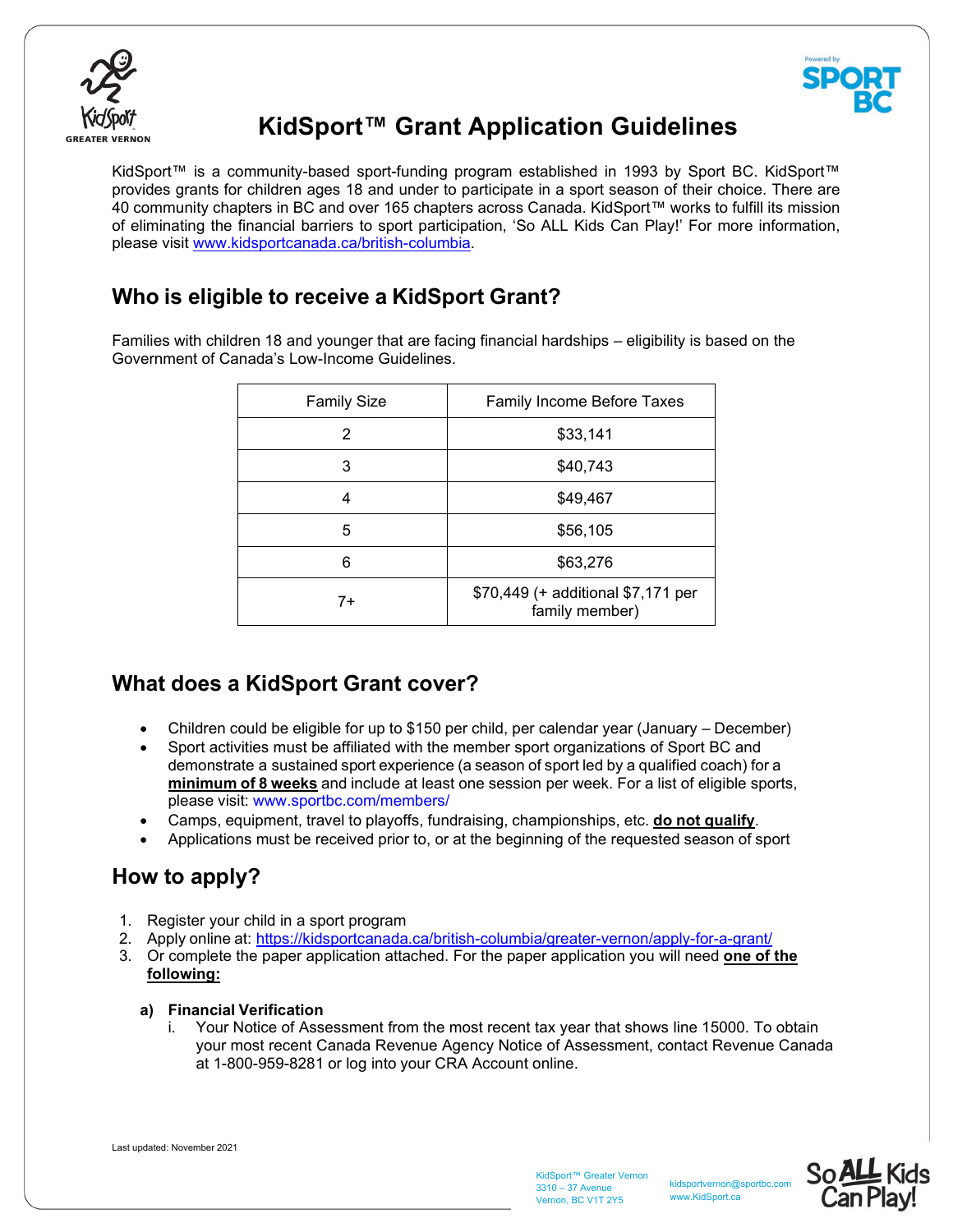



## **b) Endorser Verification**

- i. An endorser can also complete Section 4. The endorser acts as an objective third party who is familiar with the athlete's family and is in a professional position to assess the social and economic barriers of the family
- ii. An Endorser can be a professional in social work or family services, a school administrator (principal or vice-principal) or counsellor, a senior recreation administrator, accountant, law enforcement officer, social worker, a registered physician, religious leader, or a social servicing organization.
- iii. Endorsers other than those listed may be considered if a written letter from the potential Endorser outlining the financial need of the family is included with the application
- iv. Endorsers cannot be associated with the sports organization, and they cannot be a family member
- 4. Completed paper application can be emailed to: kidsport@sportbc.com or to kidsportvernon@sportbc.com

**OR** mailed to:

KidSport Greater Vernon Vernon Recreation Centre 3310 - 37 Avenue Vernon, BC V1T 2Y5

- 5. Please allow up to 60 days for notification of application status
- 6. The parent/guardian, or sport organization must notify the KidSport Chapter in their area or KidSport BC if the athlete withdraws from the sport activity. The grant must be used by the athlete for whom the grant was approved – no portion of the grant can be transferred to someone else.
- 7. If you have any questions about eligibility or the application process you can email us at: kidsport@sportbc.com.

## **Incomplete application forms will be returned**

**If the application has been approved, KidSport will issue funds directly to the sport organization on behalf of the child.**

#### **Privacy and Confidentiality**

KidSport™ respects your privacy. We never sell, trade or loan your information to any other organization. Information provided in this application is being collected for the purpose of administering KidSport™ grants. This information will only be disclosed to KidSport™ personnel who need the information to carry out the responsibilities of their job, and to<br>other organizations who may need to be cont visit www.KidSport.ca/Legal



KidSport™ Greater Vernon 3310 – 37 Avenue Vernon, BC V1T 2Y5

kidsportvernon@sportbc.com www.KidSport.ca